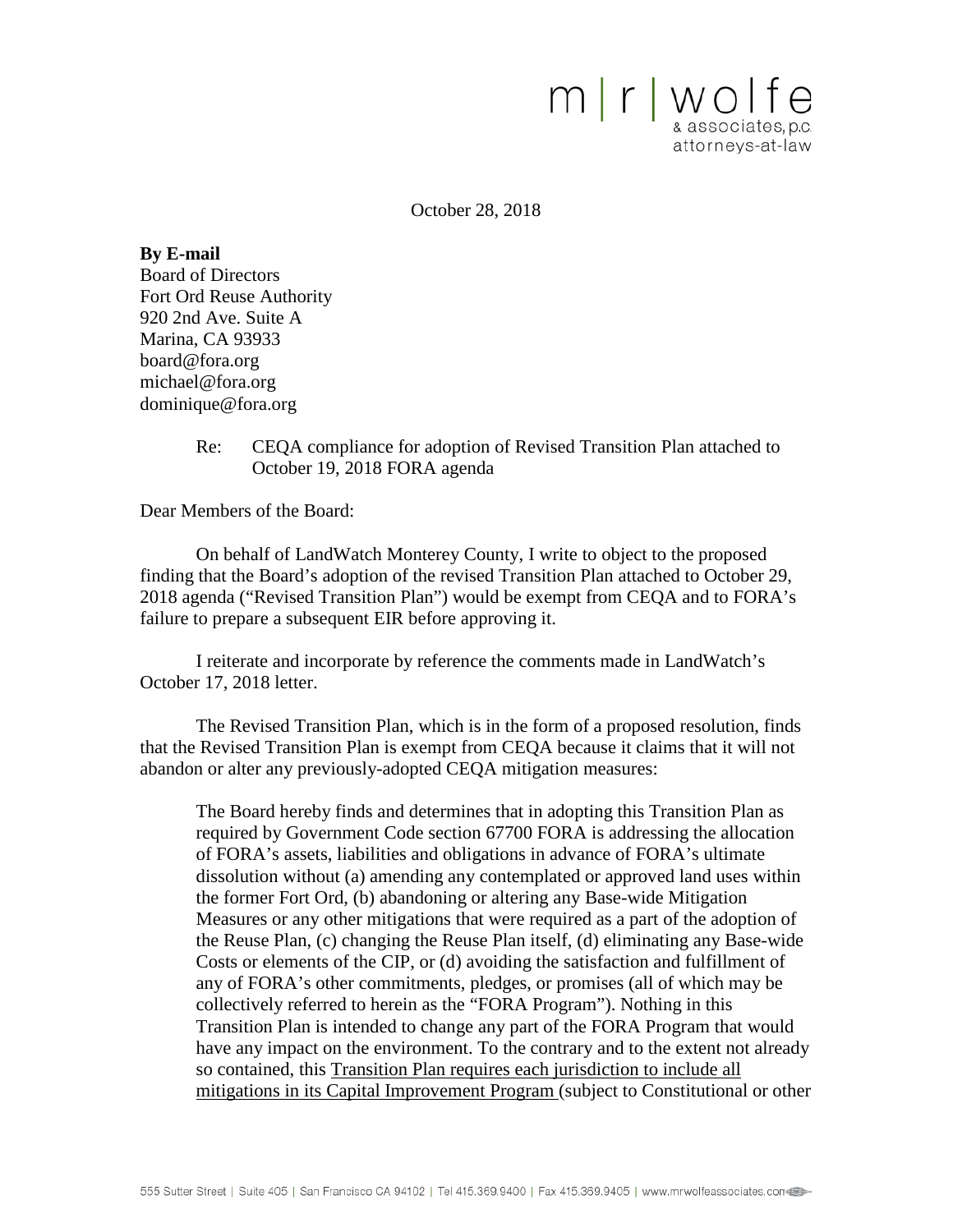limitations imposed by applicable law on such jurisdiction's funding obligations). Following FORA's ultimate dissolution, any changes to the FORA Program or any part thereof will be made by the respective land use jurisdiction(s) and any successor(s) to FORA only after full compliance with all applicable laws, including but not limited to CEQA. Accordingly, the Board hereby finds and determines that this Transition Plan is not a project under CEQA and/or is exempt as a mere change in the organization of governmental agencies which does not change the geographical area in which previously existing powers were exercised.

(Revised Transition Plan, § 1.2, emphasis added.) The Revised Transition Plan is not exempt from CEQA. There is no mechanism in the Revised Transition Plan that would assure the referenced "mitigations," whatever they are, will in fact be implemented. There is no certainty that improvements will ever be funded or constructed or that development restrictions will continue to be enforced. FORA has still not even identified which CIP projects and which development restrictions are in fact required as mitigation for the Base Reuse Plan ("BRP"). FORA has not secured valid or binding agreements to continue existing mitigation obligations or prepared a CEQA document that assesses the effects of abandoning or changing existing mitigation. Thus, FORA has not complied with CEQA.

Significant changes to the Base Reuse Plan mitigations that would stem from the Revised Transition Plan, significant new circumstances, and significant new information, require that FORA prepare a subsequent EIR to acknowledge new and more severe significant impacts and propose mitigation for them. Relevant changes and new information include the inability to compel the existing mitigation measures; worsening seawater intrusion and overdraft conditions and the failure to develop the expected replacement for groundwater supplies, which were not anticipated by the BRP's EIR; and changes to CEQA's legal requirements that now preclude identifying and mitigating transportation impacts with reference to Level-of-Service criteria and require instead that analysis and mitigation be based on minimizing vehicle miles travelled and trip generation. These points are set out in LandWatch's October 17, 2017 letter and discussed below.

# **A. The Revised Transition Plan cannot assure that existing FORA plans can be assigned or will be accepted.**

As the staff reports for the October 29, 2018 meeting acknowledges, there is no agreement among the member agencies "as to implementation of base-wide costs and mitigation measures, replacement financing mechanisms and revenue sharing arrangements." Oct. 29, 2018 Staff Report, p. 1. The October 12, 2018 staff report also acknowledge a lack of agreement. The Revised Transition Plan proposes to reach such agreements later, possibly through a mediated discussion to reach "Transition Plan Agreements" (also referred to as "Transition Plan Implementing Agreements") with the member agencies. However, those agencies have not agreed to assume responsibility for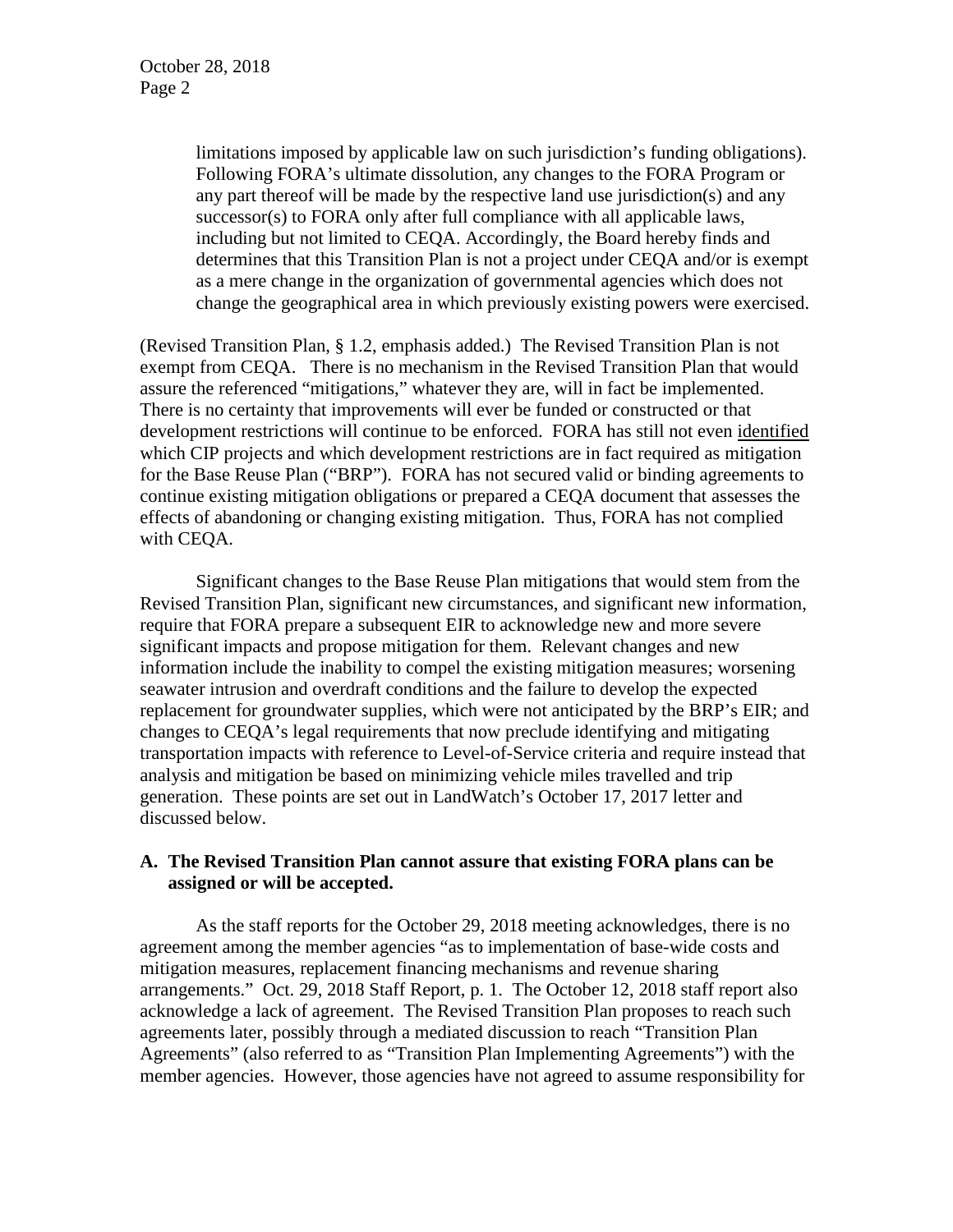implementing the Base Reuse Plan obligations or mitigation, and some have strenuously objected.

Contrary to Revised Transition Plan section 1.3, and as explained in LandWatch's October 17, 2018 letter, the existing Implementation Agreements do not require continued funding by member agencies of the Basewide Costs and Basewide Mitigation Measures. Despite the language in section 4.1 of the Revised Transition Plan, FORA cannot simply assign an "obligation" to fund or construct the CIP projects. Nor can FORA assign an obligation to continue to observe and enforce development restrictions in the Base Reuse Plan. The Revised Transition Plan section 4.2 effectively acknowledges that funding and construction of improvements is uncertain because it merely "requests" and "recommends" that other agencies enter into a Transition Plan Agreement. Section 4.4 admits that the assignments of obligations may not in fact occur and provides only that FORA seek "judicial clarification" or unspecified legislative amendments to ensure "fulfillment of the mitigations, satisfaction of the obligations, and the completion of the elements of the FORA Program which have not effectively been assigned to or accepted by the objecting jurisdictions." There is no assurance that judicial clarification or unspecified legislative amendments will in fact ensure this.

In short, the Revised Transition Plan proposes to kick the can down the road. This approach does not satisfy CEQA's requirement that mitigation be certain.

### **B. The Revised Transition Plan fails to acknowledge substantial funding shortfalls for the existing CIP projects; and FORA has not demonstrated that any of the CIP's transportation projects are required as mitigation.**

The Revised Transition Plan acknowledges in recital J that when FORA sunsets there will be no legal authority to collect the previously planned \$72 million in the FORA CFD taxes from previously entitled development. Although jurisdictions can impose alternative exactions on future development that was not previously entitled, they may not legally impose new exactions on previously entitled development. In recital N, the Revised Transition Plan references the need for unspecified legislation to address this problem. However recital N admits that this may not occur by stating that "in the absence of such legislation, ongoing contributions would need to be made in accordance with the approach embodied in the [existing] Implementation Agreements." As explained in LandWatch's October 17, 2018 letter, the existing Implementation Agreements do not oblige member agencies to fund Basewide Costs and Basewide Mitigation Measures through their own means, either before or after FORA sunsets.

In the absence of that planned \$72 million, there can be no certainty that the projects in FORA's CIP will be funded or completed, whether identified as mitigation or not.

Compounding the uncertainty from the loss of the previously expected \$72 million in funding, is the fact that FORA has not collected adequate funding from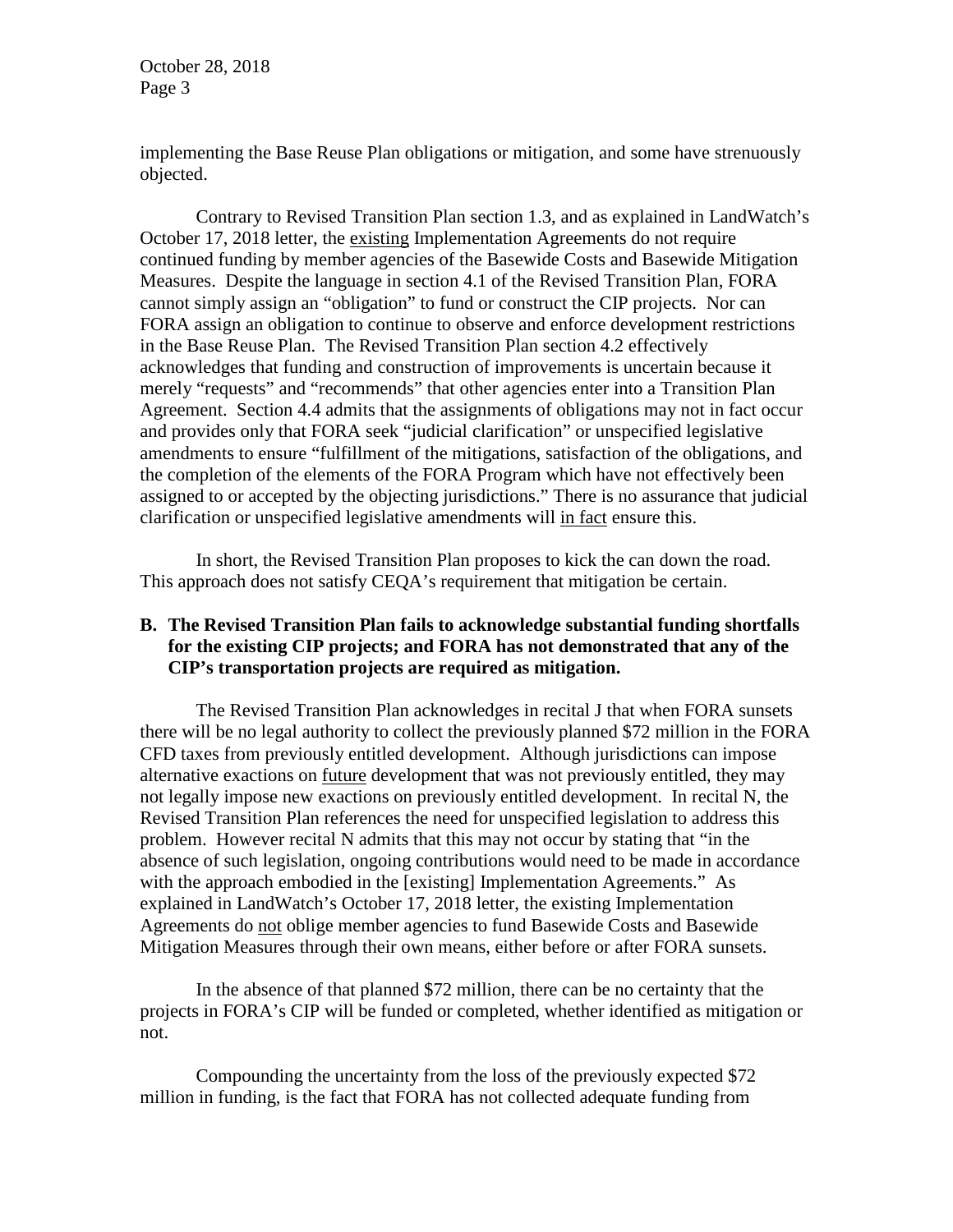development projects in the past. FORA has consistently underfunded regional and offsite roads in favor of onsite roads through its "local first" funding allocations. It is unlikely that either FORA or TAMC can ever collect the full nexus-based fair share of the cost of regional and offsite roads from Fort Ord development. This is discussed in section B1 and B2 below.

FORA has declined to identify which, if any, of the roads in the CIP it considers to be CEQA mitigation. However, if any of the roads in the CIP were in fact required CEQA mitigation, they would not be the onsite roads, because the BRP EIR does not identify any significant onsite transportation impacts. Furthermore, onsite congestion caused by existing traffic and the BRP project itself cannot be considered a significant impact requiring mitigation: CEQA is concerned about the effect of a project on the environment, not the effect of the environment on the project, or the effect of the project on itself. *California Building Industry Ass'n v. Bay Area Air Quality Management District* (2015) 62 Cal.5<sup>th</sup> 1067. So onsite congestion could not <u>legally</u> compel onsite roads as mitigation. However, if it is FORA's position that any offsite or regional roads are required mitigation, then FORA must acknowledge that future funding for these roads from Fort Ord development is uncertain.

# **1. FORA's "local first" allocation of transportation funding has starved regional and offsite road projects for the benefit of onsite roads.**

TAMC has concluded that FORA has consistently underfunded regional and offsite roads in favor of onsite roads. (Michael Zeller, memorandum top TAMC Board of Directors, October 24, 2018, "Transportation Agency Role in Fort Ord Reuse Authority Transition Planning," available at

https://fora.org/Reports/TTF/102418 TAMC Transition Report.pdf. TAMC'S memo says:

FORA's local first policy prioritizes on site projects in the FORA Capitol [sic] Improvement Program over off site and regional projects. Transportation Agency staff compared FORA's historical funding allocations to projects that would otherwise have been covered by the Regional Development Impact Fee program. From a total of \$72.9 million of transportation funding allocations made by FORA since the inception of its fee program, \$1.6 million has been allocated to off site and regional projects, due the local first policy. A proportional allocation formula would have resulted in \$22 million being allocated to off site and regional projects - such as Highway 156, Davis Road, Reservation Road or the Highway 1 corridor.

(*Id*., p. 1, emphasis added.) FORA's "local first" policy is discussed in the April 27, 2017 FORA Fee Reallocation Study: Deficiency Analysis and Fee Reallocation. (Available at [https://www.fora.org/Board/2017/Packet/Additional/051217-Item8c-](https://www.fora.org/Board/2017/Packet/Additional/051217-Item8c-Attach_B.pdf)Attach B.pdf.). The effect of the "local first" distribution policy on planned FORA payments for onsite, offsite, and regional roads is apparent from comparison of the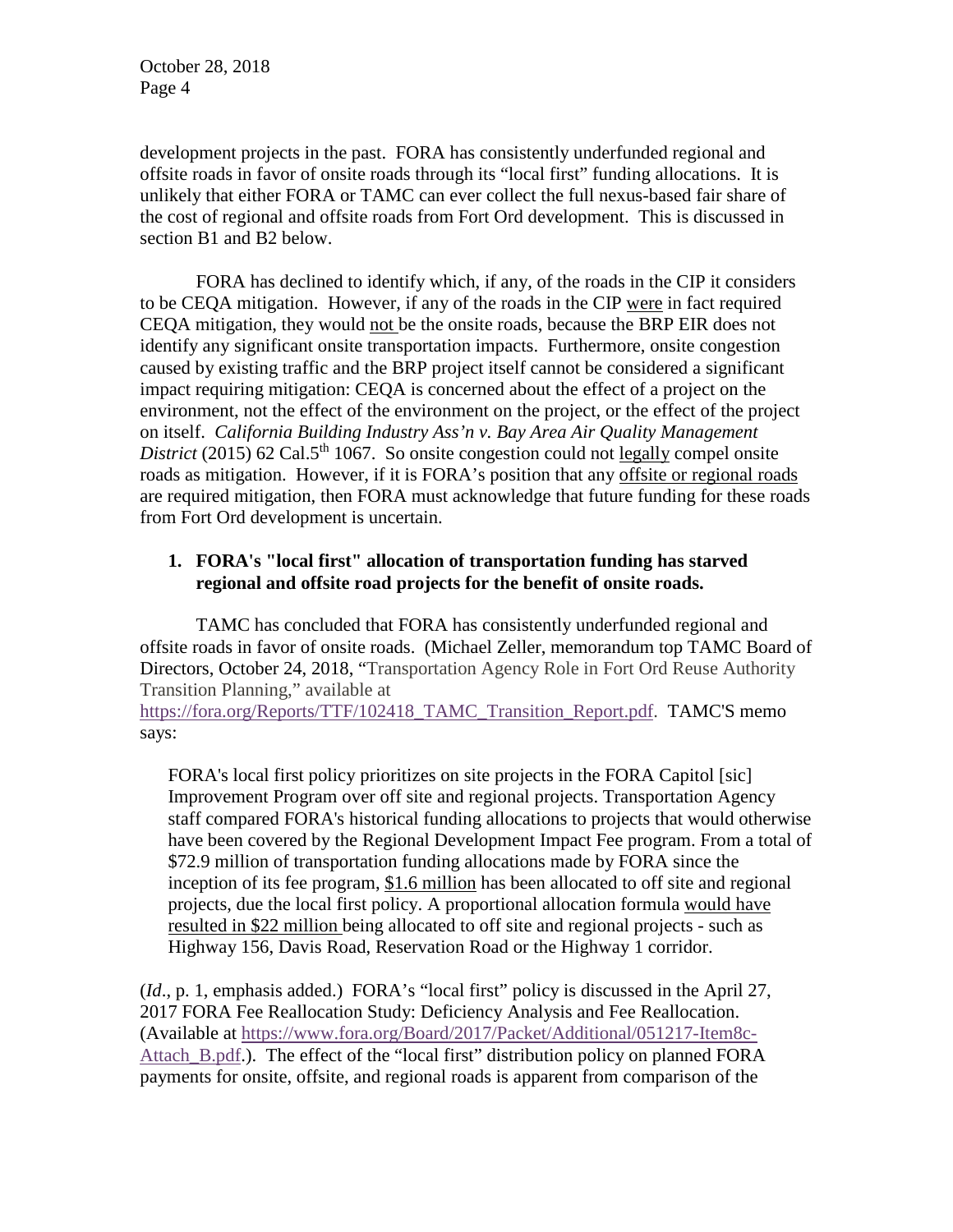"Option A: Local First Distribution" and the "Option B: Cap Adjusted Nexus" columns in Table 22 of that FORA Fee Reallocation Study.

Furthermore, TAMC points out that the bulk of FORA's planned contributions to offsite and regional roads is programmed for post-2020 collection. \$31 million of \$37 million of planned regional road fair share contributions and \$20 million of \$23 million payments for offsite roads are planned for the post-2020 period. In short, FORA's local first policy has for 20 years simply ignored funding for regional and offsite roads in favor of building roads on the base itself.

# **2. It is unlikely that either FORA or TAMC can ever collect the full nexusbased fair share of the cost of regional and offsite roads from Fort Ord development**.

As TAMC points out, Fort Ord is not currently subject to the TAMC's Regional Development Impact Fee ("RDIF") because development there pays the CFD taxes instead, a portion of which is supposed to fund transportation. TAMC staff suggest that TAMC could extend its RDIF collection area into Fort Ord in the future, whether FORA continues or not, and says that "this would be advantageous."

But substituting the RDIF for the FORA CFD tax will not make up for FORA's underpayment of impact fees for regional and offsite roads, because the RDIF cannot be imposed on previously entitled but currently unbuilt projects. TAMC cannot collect fees from those projects through the RDIF because the RDIF program was not applicable to those projects when their entitlements vested and no new exactions can be imposed on a vested project. Tens of millions of expected road fees would not be collected from the six currently entitled projects unless FORA and its CFD are extended, or unless there is a legislative amendment that would permit assigning the CFD to another entity, or all the developers voluntarily agree to make payments that they are not legally obliged to make. None of these outcomes is certain. Of the \$72 million in lost CFD taxes from these six projects, some significant portion is supposed to have funded roads. In sum, even if TAMC collects the RDIF from future Fort Ord projects, it cannot collect fees from the six previously entitled projects with vested rights.

There is likely no way to make up for FORA's past under-collection of fees for offsite and regional roads from the Fort Ord projects that have already been built. FORA has not collected a full nexus-based share of the cost of regional and offsite roads from previously built projects that have already paid their CFD taxes. Under-collection was the result of two factors.

First, FORA's past "local first" allocation of the CFD fees it has already collected from already-built projects means that FORA has postponed most of its eventually programmed payments for offsite and regional roads (per discussion in section B.1 above). The only way to collect these postponed payments would be to leave FORA's CFD program in place and hope that the post-2020 payments of the CFD taxes by future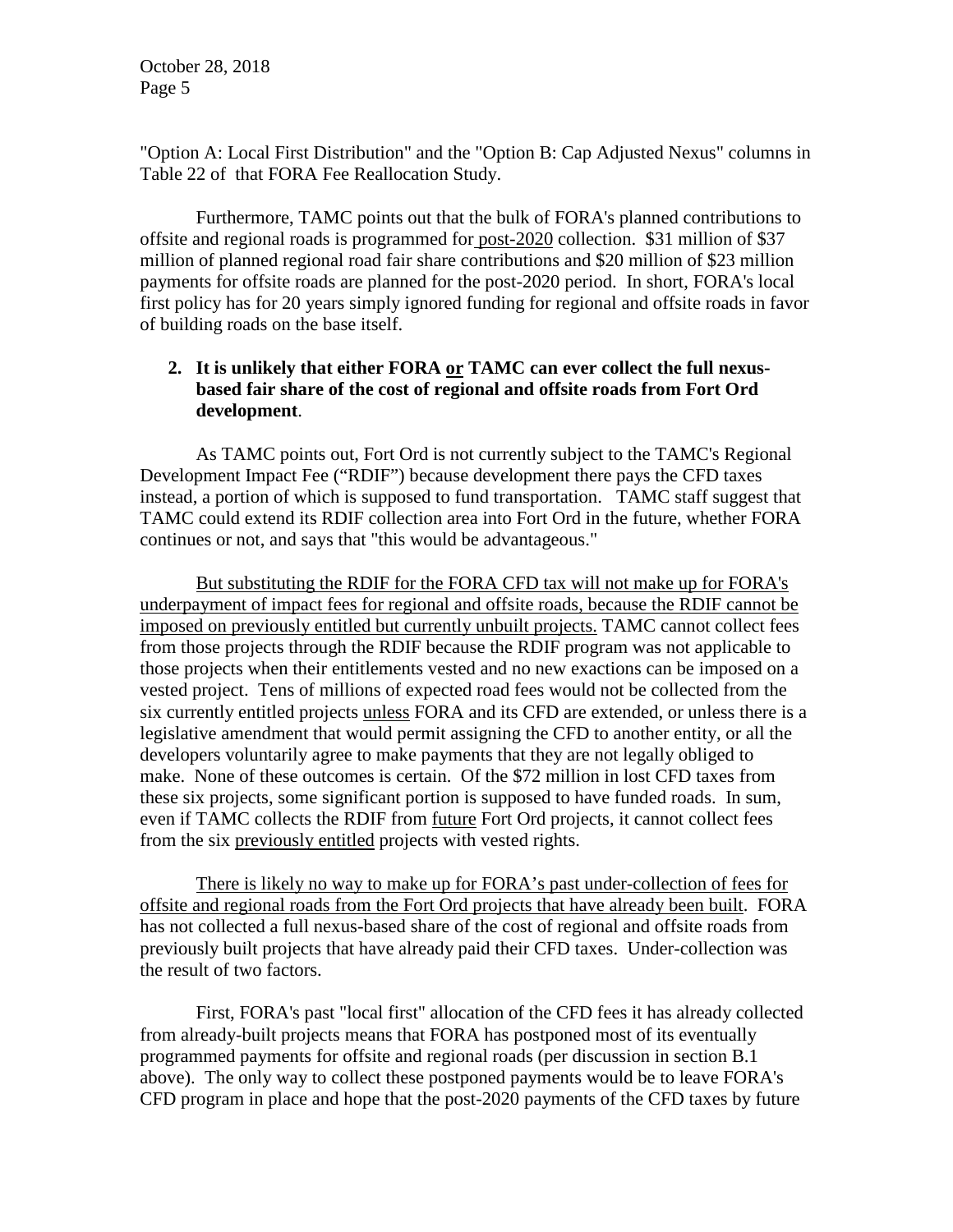projects under buildout conditions actually occurs so that the postponed payments for offsite and regional roads will occur by some date certain, e.g., the proposed 2028 FORA extension date. This is as uncertain as full Fort Ord buildout by 2028 is uncertain. Unless FORA and its CFD tax are perpetuated indefinitely until the final Fort Ord building permit is pulled, FORA will sunset and eliminate the obligation to pay the CFD tax or any other exaction for any remaining vested but unbuilt projects. And having TAMC substitute the RDIF where it can legally do so - for future projects that are not currently vested - cannot make up for FORA's prior underpayment for the offsite and regional roads. The RDIF could legally only exact a nexus-based fair share from future projects for the future projects' own fair share. Under the Mitigation Fee Act, the RDIF could be applied to compel future projects to make up for prior underpayments by the existing, already built projects.

Second, FORA's decisions to cap its total transportation payments under its existing Implementation Agreements, and to set the CFD for commercial development at an even lower level, means that FORA's CFD taxes, even if eventually collected from every project under full buildout conditions, will not pay for the total nexus-based costs of the planned roads.<sup>[1](#page-5-0)</sup> As shown in Table 20 of the FORA Fee Reallocation Study, the full nexus-based share for the planned onsite, offsite, and regional roads would require \$204 million from Fort Ord development. But the amount that is actually included in the FORA CIP to be paid through future CFD taxes is only \$114 million. So every project that has already paid its CFD tax has underpaid for its fair share of the cost of all roads, especially the commercial projects, and these already-built projects will never have to make another payment for roads. Thus, even if FORA and its current CFD tax were left in place forever, the current CFD tax will not cover the nexus-based fair share for regional and offsite roads.

In sum, by capping the CFD tax at a level that does not include the actual nexusbased fair share for all roads in the CIP and by allocating the CFD tax collections to build onsite roads first, FORA has set up a system that will never likely pay a fair share for offsite and regional roads. If FORA believes that the BRP EIR mitigation actually requires funding any offsite or regional roads as mitigation, then FORA should prepare a subsequent EIR to address the significant post-1997 information that actually funding these roads is now unlikely.

<span id="page-5-0"></span><sup>&</sup>lt;sup>1</sup> The decision to cap road fees in the Implementation Agreements is discussed at pages  $1-2$  of the FORA Fee Reallocation Study: Deficiency Analysis and Fee Reallocation.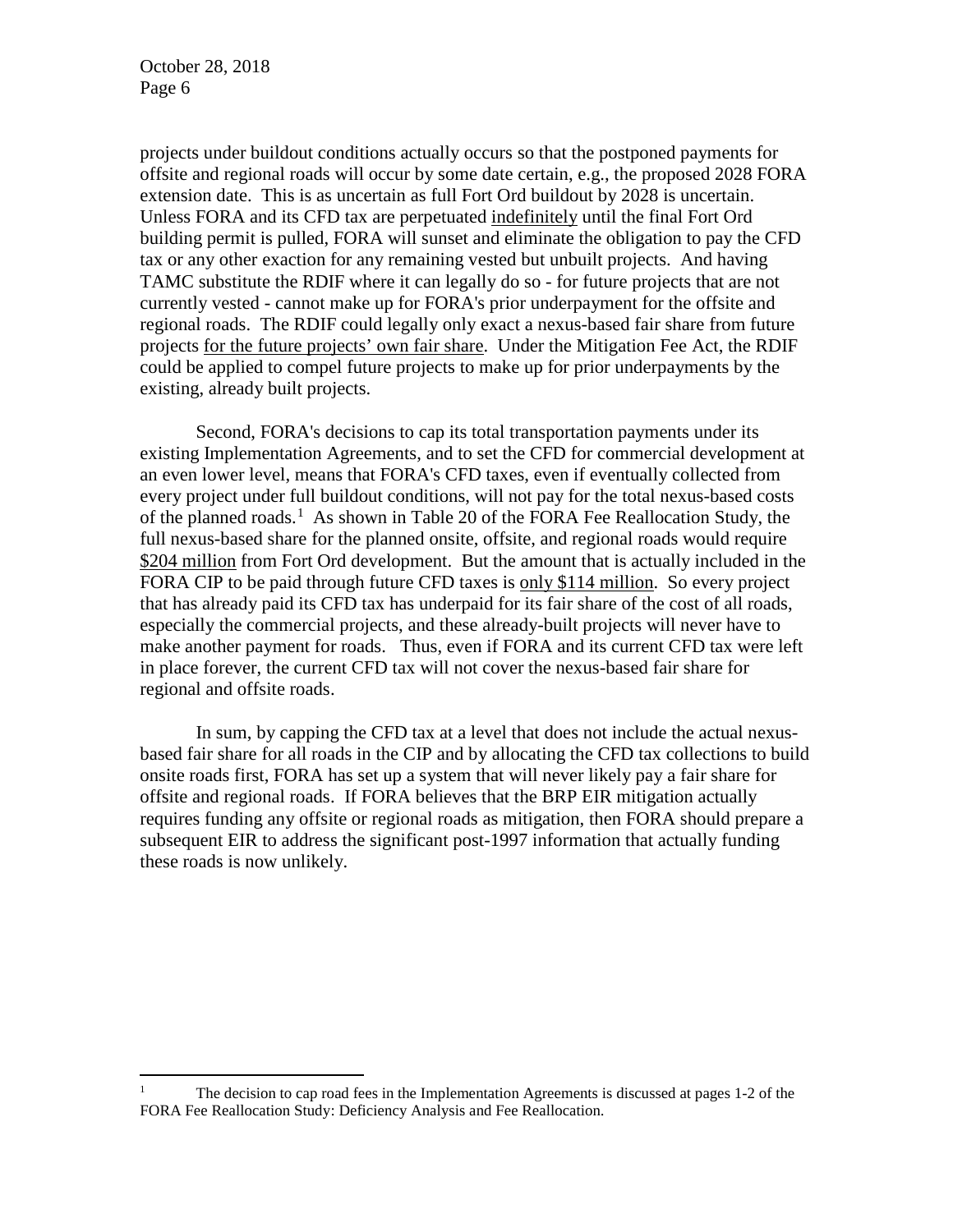- **C. The Revised Transition Plan would not be exempt from CEQA if the BRP EIR actually required roads as mitigation, and an SEIR would be required with respect to transportation issues.**
	- **1. The Revised Transition Plan does not identify transportation mitigation that remains to be completed, if any; and it remains unclear whether FORA believes any roads are required mitigation, and if so, on what basis.**

Section 1.2 of the Revised Transition Plan "requires each jurisdiction to include all mitigations in its Capital Improvement Program (subject to Constitutional or other limitations imposed by applicable law on such jurisdiction's funding obligations)." However, the Revised Transition Plan does not specify what those mitigations are. The Revised Transition Plan continues to conflate Basewide Costs and Basewide Mitigation measures as a convenient way to avoid distinguishing what improvements and development restrictions are actually mandated by CEQA.

As explained in LandWatch's October 17, 2018 letter, the definition of Basewide Mitigation Measures in the Implementation Agreements, now adopted in the Revised Transition Plan Glossary, is entirely ambiguous:

Basewide Mitigation Measures include: basewide transportation costs; habitat management capital and operating costs; water line and storm drainage costs; FORA public capital costs; and fire protection costs. The Basewide Mitigation Measures are more particularly described in the Fort Ord Comprehensive Business Plan, described in Section 1 {f), the Development and Resource Management Plan, and the Findings attached to the Base Reuse Plan.

(Revised Transition Plan, Glossary.) Many of these measures are clearly not intended to mitigate significant environmental impacts under CEQA but are merely the development infrastructure that the BRP proposes. The definition confuses the BRP project itself with its required mitigation. For example, the referenced "Section 1 {f)" of the Comprehensive Business Plan (available at

[https://www.fora.org/Reports/BRP/BRP\\_v3\\_AppendixB-Business-Operation-Plan.pdf\)](https://www.fora.org/Reports/BRP/BRP_v3_AppendixB-Business-Operation-Plan.pdf) includes not just CEQA mitigation but infrastructure that may be desired for "marketability" and to facilitate development; and it does not identify the improvements with any specificity. It is unclear from the definition's reference to multiple sources to identify mitigation measures whether a project qualifies as "mitigation" only if it is specified in *each* source or whether it qualifies if it is merely identified, in very general terms, in *one* source.

Clarity is essential because FORA staff have in the past mischaracterized infrastructure projects such as onsite roads as CEQA mitigation in order to persuade member agencies to include them in the CIP. As discussed above, it is clear that onsite roads are not legally required mitigation. Indeed, the Mitigation Monitoring Plan for the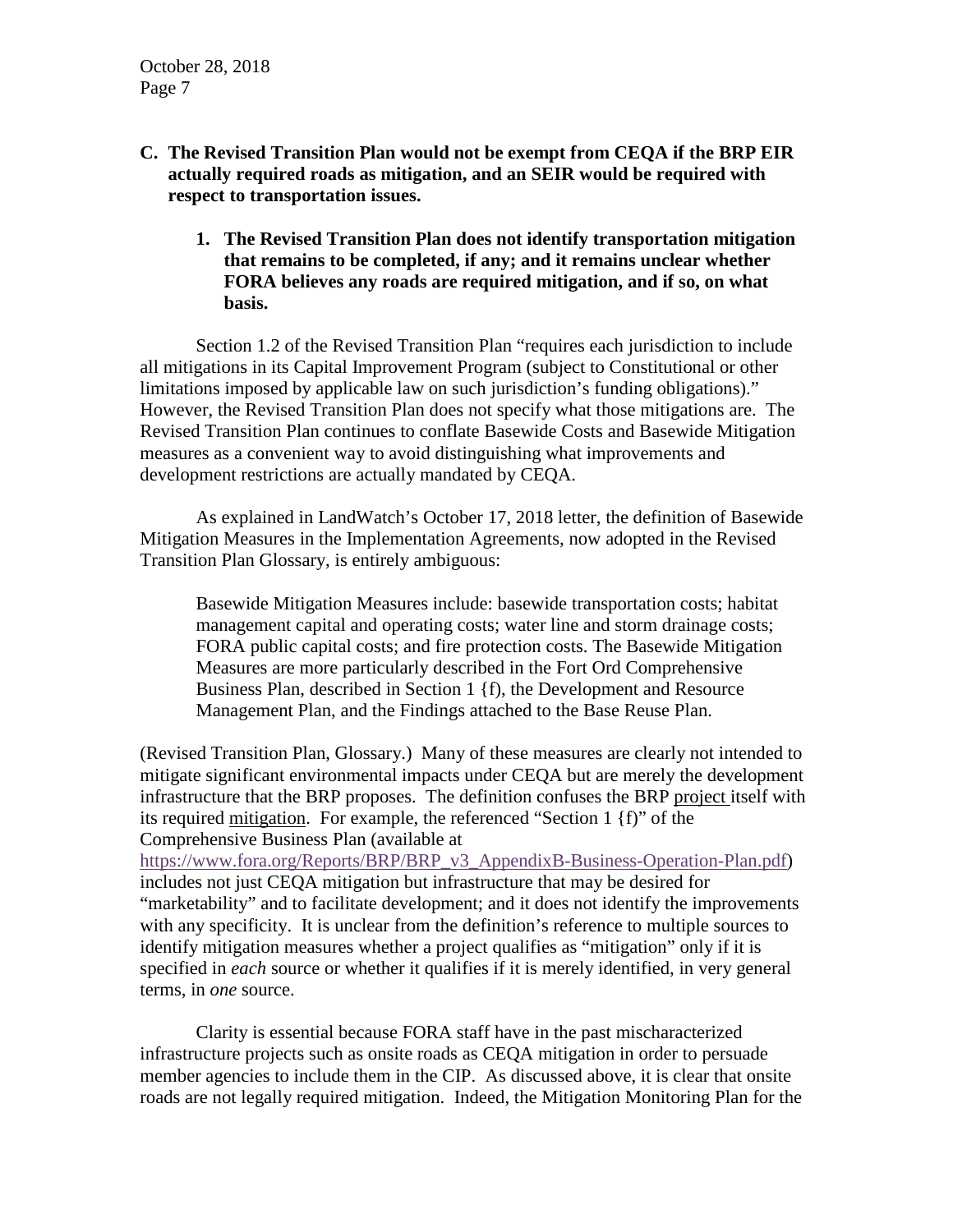BRP EIR does not identify any roads as mitigation. BRP PEIR, Table 2.5-1. If in fact FORA believes that any offsite or regional roads are required mitigation, FORA should identify them. There can be no certainty as to continuing mitigation unless and until FORA identifies which specific offsite and regional roads, if any, are in fact required mitigation under the BRP.

# **2. If FORA does believe that any roads are required mitigation, FORA must address the uncertainty of transportation mitigation caused by the Revised Transition Plan in a CEQA document; it cannot delegate that to agencies in the future.**

As discussed, there is no certainty that FORA can assign the obligation to implement mitigation, either in the form of infrastructure improvements or development restrictions. Despite this, section 2.2.6 of the Revised Transition Plan purports to assign such obligations. If it is FORA's position that the construction of any particular roadway is required mitigation for the BRP, then FORA must prepare a CEQA document that identifies this roadway and addresses the uncertainty of mitigation caused by the Revised Transition Plan.

The Revised Transition Plan admits that there may be no Transition Plan Agreement, yet sections 2.1.5 and 2.2.6 blithely purport to assign responsibility for funding and completing transportation infrastructure projects to the member agencies; and the Revised Transition Plan assumes that the roads will all be built on the schedule in FORA's CIP. Section 4.2 then attempts to assign to other jurisdictions the obligation to prepare a CEQA analysis, at some indefinite point in the future, of the consequence of choosing not implement the unspecified mitigation obligations:

If any jurisdiction chooses not to perform, include, or address any such project, such jurisdiction shall comply with the requirements of all applicable laws, including but not limited to by making such analysis and taking such action as CEQA may require in connection with such change.

(Revised Transition Plan, §4.2.) But even if a moment in time could be identified for the jurisdiction's "choice" not to build a road, CEQA analysis is not required when an agency decides not to take action or approve a project. Public Resources Code, §21080(b)(5); Guidelines, §15270(b).

FORA cannot delegate to other agencies FORA's own, current obligation to undertake CEQA review for the Revised Transition Plan. It is FORA's decision to approve a transition plan that would abandon, change, or render uncertain previously adopted BRP mitigation, if in fact there is any. CEQA review is required for the adoption of the Revised Transition Plan because the Revised Transition Plan is a project that may result in physical changes to the environment. This matter cannot be deferred for the Transition Plan Agreements because FORA is obliged under CEQA to address the effects of its Revised Transition Plan *before* it adopts it.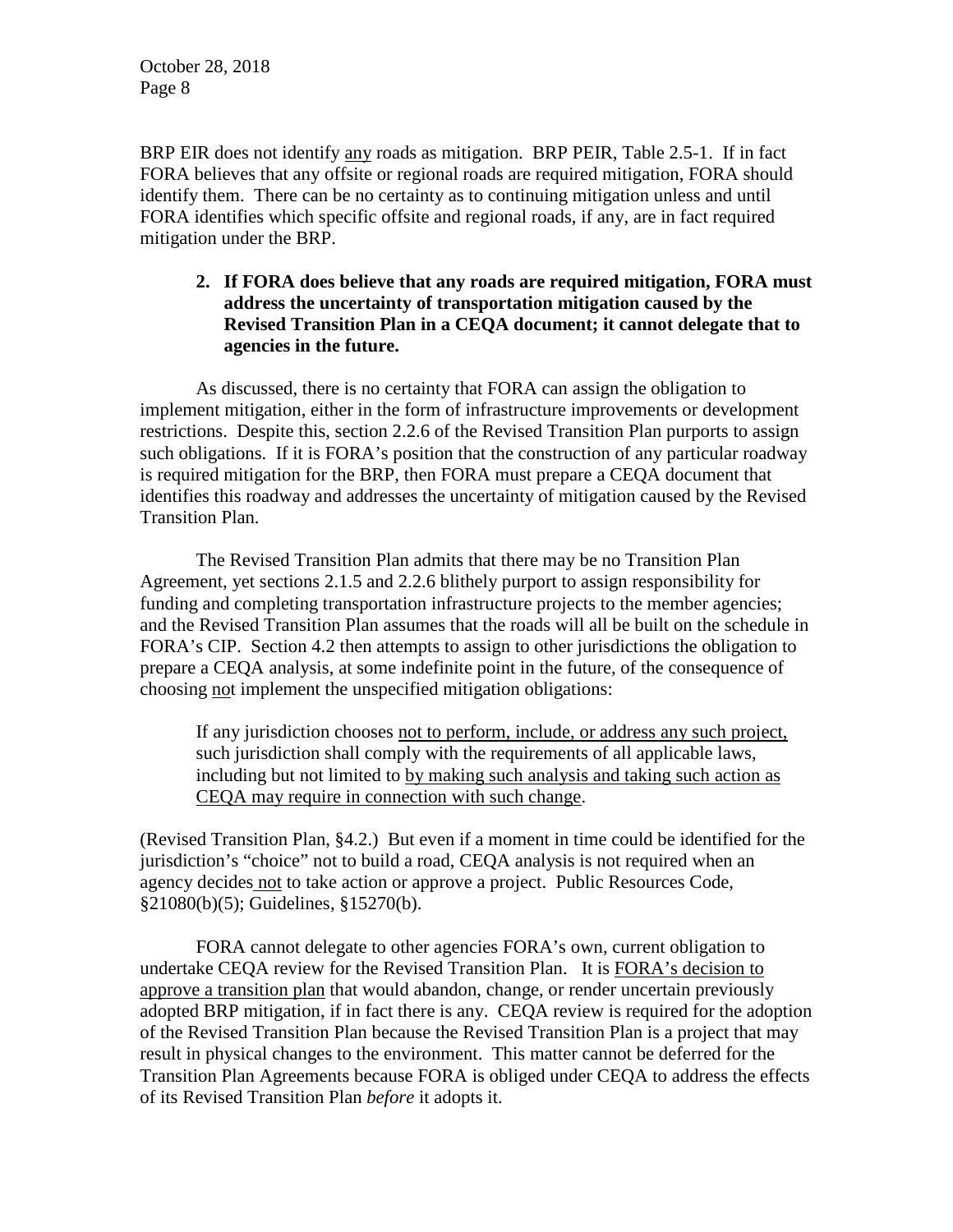Furthermore, the Revised Transition Plan has not addressed the significant new information regarding transportation mitigation, if any, which would include CEQA's replacement of Level-of-Service significance criteria with vehicle-miles-travelled criteria and FORA's historic under-collection of fair share fees for transportation infrastructure. If there is any remaining transportation mitigation, the Revised Transition Plan is not exempt from CEQA with regard to its effects on transportation and FORA must prepare a subsequent EIR before adopting it.

#### **D. The Revised Transition Plan is not exempt from CEQA and an SEIR is required with respect to water supply issues.**

The Revised Transition Plan fails to identify which BRP policies, development restrictions, and infrastructure are mitigation for water supply impacts or to ensure that those policies, development restrictions, and infrastructure remain committed. For example, there is no evidence or analysis that FORA can "assign" to MCWD the obligation to construct a water supply augmentation project or to enforce existing water supply allocations. There is no evidence or analysis that FORA can "assign" to MCWD the obligation to enforce or implement BRP policies that require determination of a safe yield; the obligation to bar development approval if water supply for that development would exceed safe yield; or the obligation to construct the expected alternative water supply that would replace groundwater pumping on the former Fort Ord. Unlike FORA, MCWD does not have land use authority and it cannot stop land use jurisdictions from approving projects. There is no evidence that MCWD is even considering a halt to increased groundwater pumping, much less considering construction of a water supply to replace groundwater pumping in the former Fort Ord. Again, FORA's decision to approve a transition plan that would abandon, change, or render uncertain previously adopted BRP mitigation compels FORA to undertake CEQA review before it adopts the Revised Transition Plan.

Furthermore, for the reasons set forth in LandWatch's October 17, 2018 letter, the Revised Transition Plan is not exempt from CEQA with regard to its effects on water supply. It is no longer possible for FORA to rely on the water supply analysis in the 1997 Fort Ord Reuse Plan EIR due to changes in circumstances, new information, and failure to implement the Fort Ord Reuse Plan itself. FORA must prepare a subsequent EIR before adopting the Revised Transition Plan.

#### **Conclusion**

LandWatch urges FORA to consider this information and the underlying records provided with LandWatch's October 17, 2008 letter and cited in this letter carefully before acting. LandWatch offers to meet with FORA decision makers and senior officials to discuss the issues in this letter and how to resolve them, before the FORA